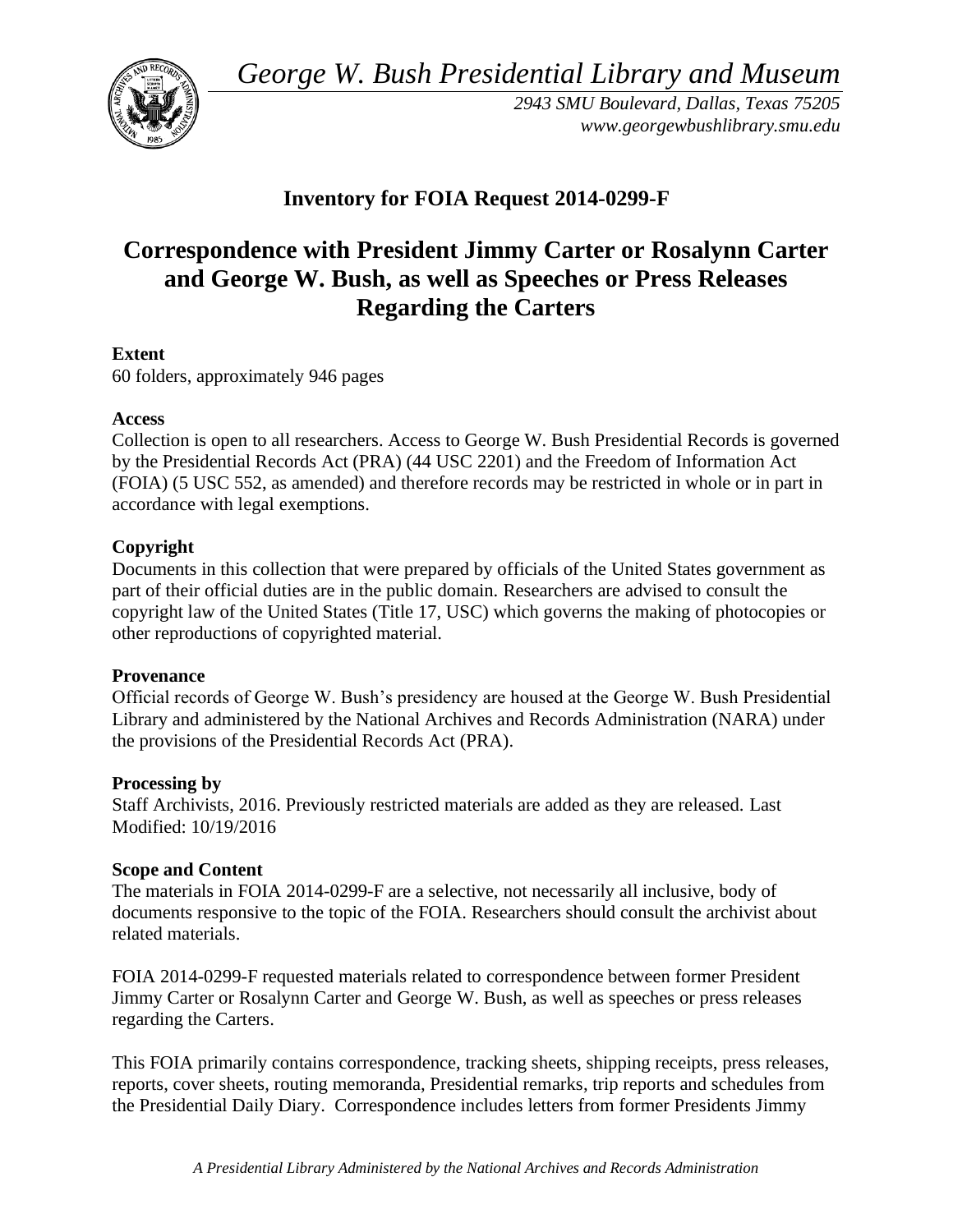as letters from Congress to President George W. Bush urging support for democratically elected Carter and Gerald Ford regarding the National Commission on Federal Election Reform, as well governments in Latin America. Also included are routine birthday and anniversary greetings. Reports include the Carter Center's report on the Council of Presidents and Prime Ministers of the Americas' recommendations on strengthening democracy as well as numerous trip reports documenting former President Jimmy Carter's foreign trips. Speeches mentioning President Carter include remarks made regarding election reform, remarks made at a Habitat for Humanity event, the retirement of Air Force One Tail Number 27000, the Miller Center Rededication, and the 2002 Nobel Laureates Photo-Op in the Oval Office.

#### **System of Arrangement**

 The materials in FOIA 2014-0299-F are a systematic body of documents responsive to the topic of the FOIA. Researchers should consult an archivist about related materials.

Documents responsive to this FOIA were found in these collection areas – White House Office of Records Management (WHORM) Subject Files and Staff Member Office Files.

 Staff Member Office Files are maintained at the folder level by staff members within their individual offices and document all levels of administration activity.

Staff Member Office Files are processed at the folder level, that is, individual documents are not selected and removed from a folder for processing. While this method maintains folder integrity, it frequently results in the incidental processing of documents that are not wholly responsive to the subject area.

WHORM Subject Files are processed at the document level.

 The WHORM Subject File compiled by the White House Office of Records Management is comprised of a series of documents assigned a letter/number combination and filed in a subject category. A complete listing of the subject categories including a detailed description of each category is available in our research room and on our website at <www.georgewbushlibrary.smu.edu>.

The following is a list of documents and folders processed in response to FOIA 2014-0299-F:

Please note that a \* indicates that the collection is entirely processed and open. A more detailed description of the material is available in the finding aid for that office or category.

#### **Box 1**

#### **Records Management, White House Office of**

 Subject Files - CO124 (Nicaragua) Subject Files - CO182 (Republic of Venezuela) 503939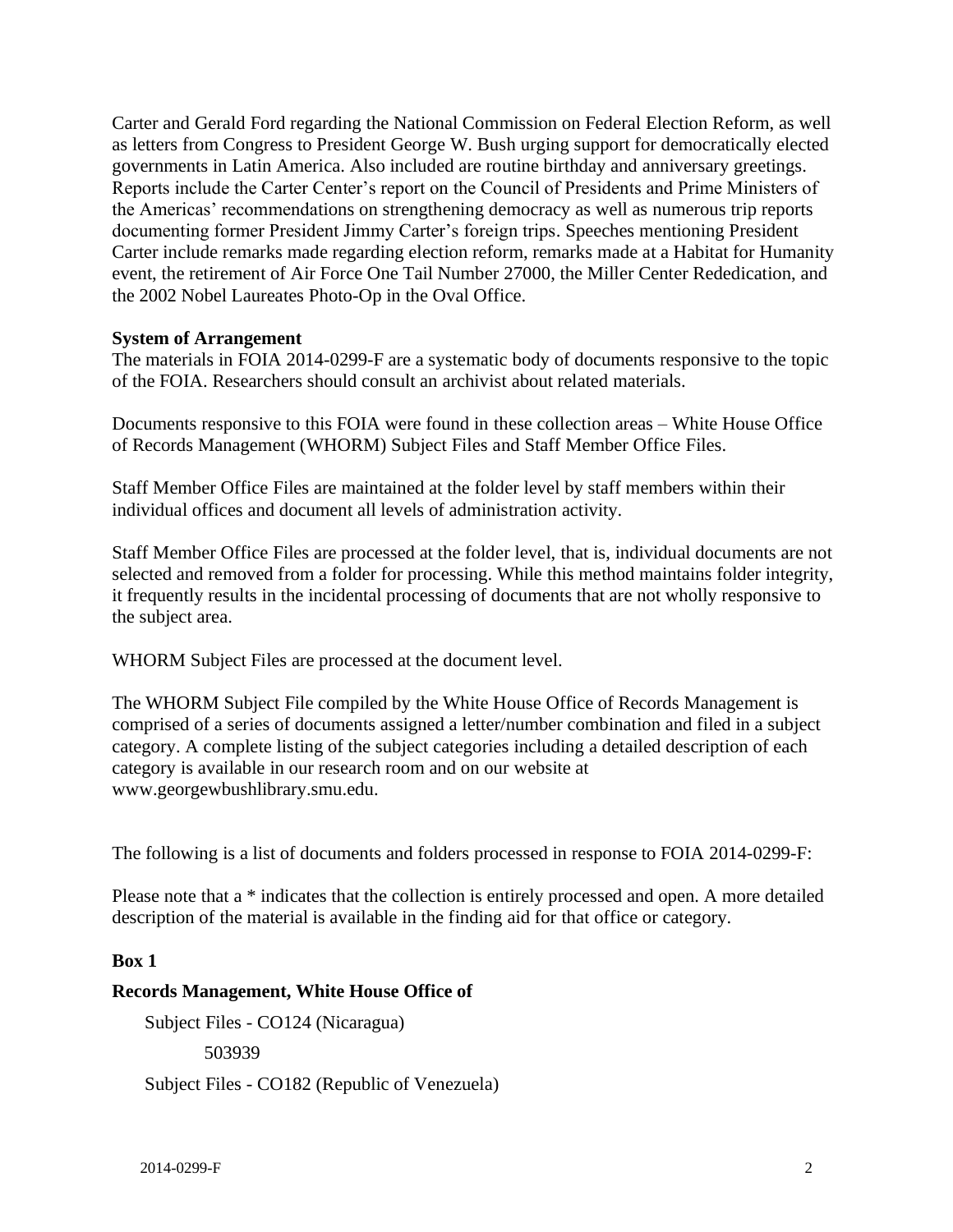Subject Files - FG002-39 (Carter, James "Jimmy") Subject Files - FG006-01 (White House Staff) Subject Files - FG006-03A (Chief of Staff, Office Files) Subject Files - ME001 (Messages Sent to Individuals) Subject Files - ME001-01 (Messages - Anniversary/Wedding) Subject Files - ME001-02 (Messages - Birthday Greetings) Subject Files - ME001-05 (Wedding Congratulations) Subject Files - PP (Presidential Personal) Subject Files - PP005-01 (First Lady) 445376 - 702655 542166 [1] 542166 [2]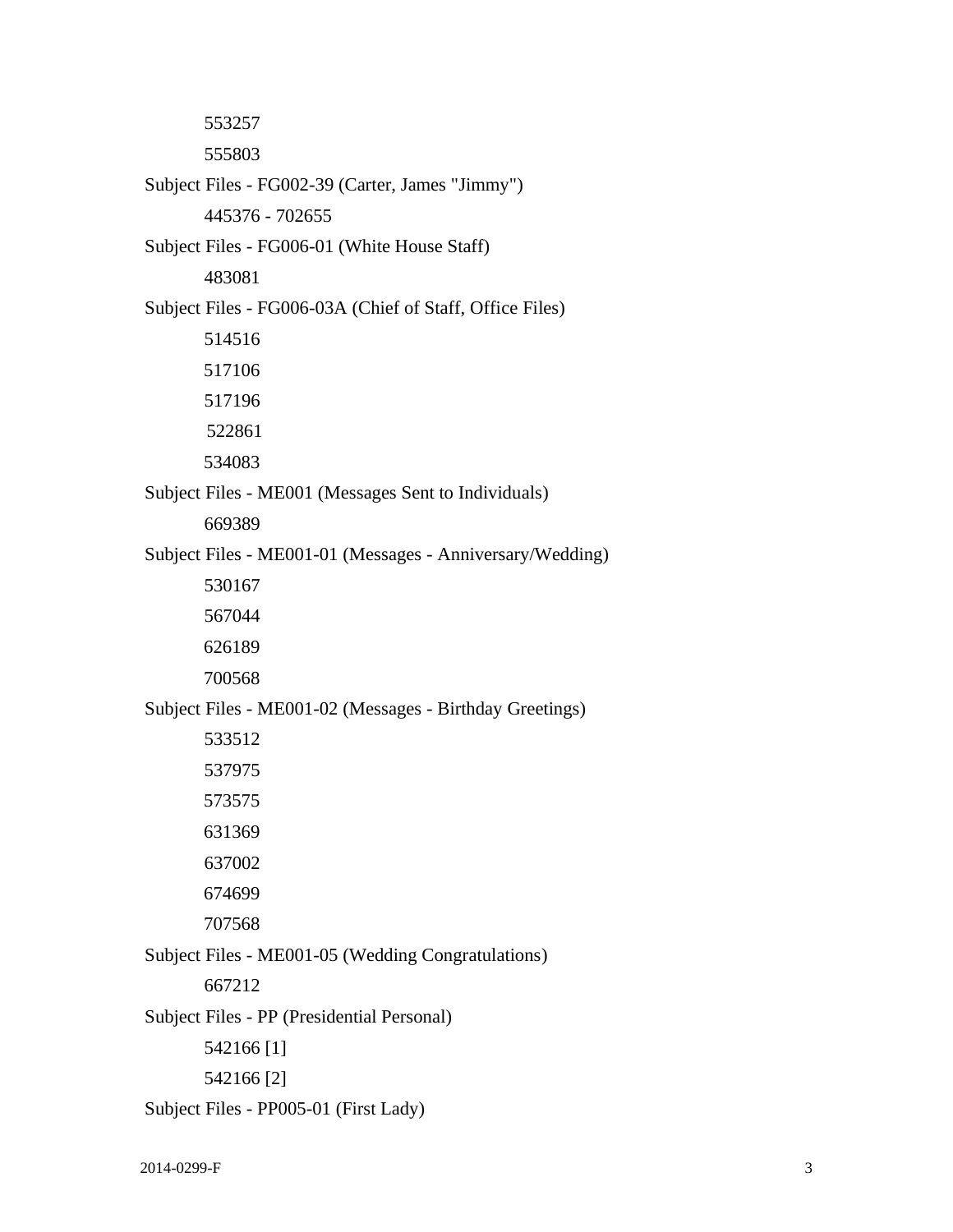Subject Files - PR013-12 (Endorsement, Request for Presidential)

 Subject Files - SP587-01 (Remarks to Habitat for Humanity Supporters Event, Waco, TX)

Subject Files - SP587-07 (Remarks, 08/29/2001)

491033: Air Force One Additional Materials

Subject Files - WE (Welfare)\*

578719 – 578764

#### **Staff Member Office Files**

National Security Files - Records and Access Management

PRS Originals Files

| 0102173 |
|---------|
| 0102283 |
| 0103961 |
| 0108082 |
| 0108466 |
| 0202715 |
| 0303621 |
| 0405265 |
| 0408732 |
| 0503068 |
| 0504513 |
| 0701555 |
| 0803172 |
| 0803407 |

#### **Box 2**

Appointments and Scheduling, White House Office of